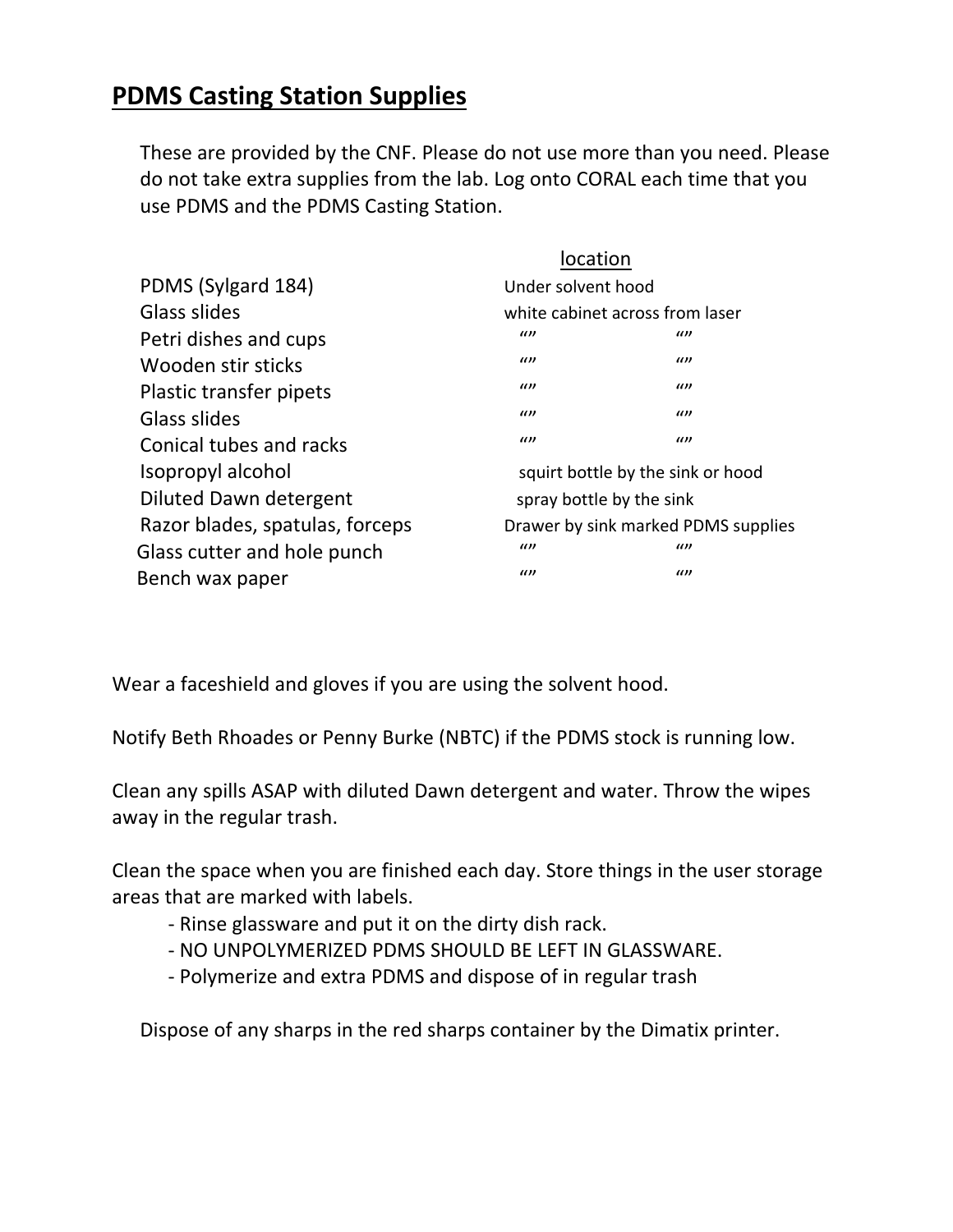## **Casting and Assembling PDMS Devices**

#### 1. LOG ON TO THE PDMS CASTING STATION.

2. Mix base and curing agent in a plastic cup. (10 parts (weight) base: 1 part curing agent). 45 g is sufficient to cover a wafer in a 150 mm petri dish. Stir thoroughly for 2 minutes.

3. Degas the PDMS.

Option A: Place the cup in the vacuum bell jar. Turn on the gray pump and bleed the vacuum slowly out of the jar every 5‐10 minutes until the bubbles are gone. Clean up any spills with the spray bottle of diluted dish soap.

Option B: Seal the container and freeze at ‐20 °C for 1‐21 days. The PDMS will be bubble free upon thawing.

4. Pour the PDMS slowly over the wafer in a petri dish while gently pressing the wafer down to prevent the PDMS from flowing under the wafer.

5. Cure the PDMS. You have several options for temperature and time:

Option A: Use the PDMS vacuum oven for 2-24 hours at 60°C with a plastic petri dish. Do not allow plastic dishes to touch the sides of the oven chamber. They will melt. The PDMS may be tacky at the low end of the time, and leaving it at room temperature overnight will help.

Option B: Use the high‐temperature PDMS oven with a glass petri dish. According to the product information sheet:

> ~48 hours at room temperature minutes at 100°C (212°F) minutes at 125°C (257°F) minutes at 150°C (302°F)

6. Clean the glass slide with diluted Dawn dishwashing detergent (spray bottle), rinse thoroughly with tap water, then with de‐ionized water and finally with isopropyl alcohol. Dry under nitrogen. Do not touch the glass with bare hands.

7. Use a razor blade to cut out the cured PDMS, and use forceps to handle it.

8. Charge the surfaces with room‐air plasma. Place the PDMS (channel side up) and the cleaned slide in a glass petri dish. Put the dish in the plasma generator.

‐Turn the 3‐way black valve to the 'closed' position.

‐Hold the door shut while turning on the pump at the power strip. The door should seal. ‐Wait 45 seconds.

‐Turn on the power to the RF (red switch), and dial the setting to 'High'.

‐The residual air should ignite a plasma within 20 seconds.

‐Turn the 3‐way black valve to 'room air' and adjust the pin valve to tune the plasma to brightest intensity.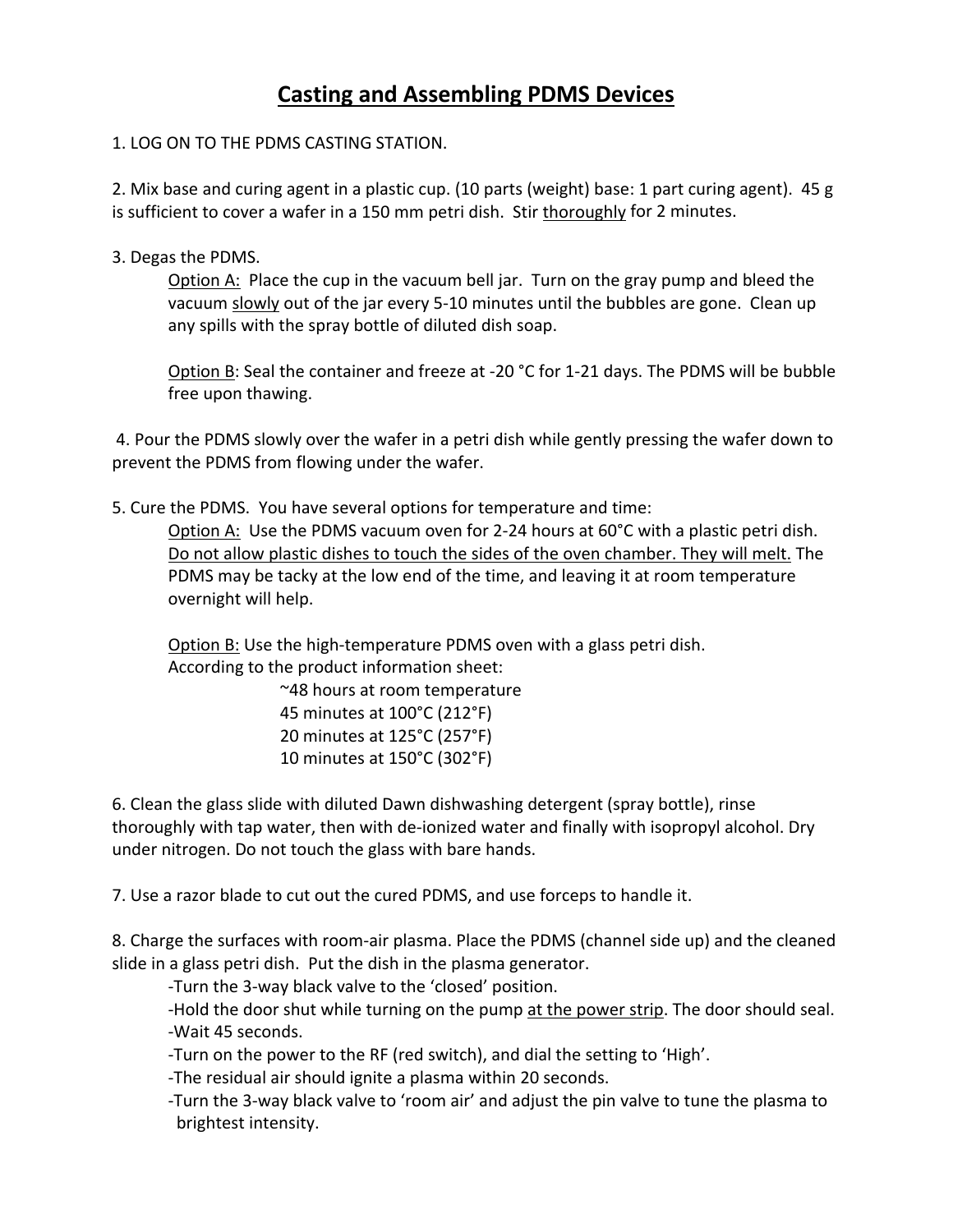‐Charge the samples for 30‐90 sec. ‐Dial the Rf setting to 'Off' and flip the Rf power switch to 'Off'. ‐Turn off the pump at the power strip. ‐Turn the 3‐way black valve to the 'vent'postion' ‐Open the door and remove samples.

9. Adhere the cured PDMS and glass quickly without trapping air in the device. Gently press down to ensure a tight seal. If the surfaces are undercharged or overcharged or not flat they won't stick strongly.

10. (Optional) Bake for 20-30 minutes at 60 °C to promote bonding.

11. Insert needles and other hardware. To maintain open channels for more than a few hours typically requires loading with de‐ionized water.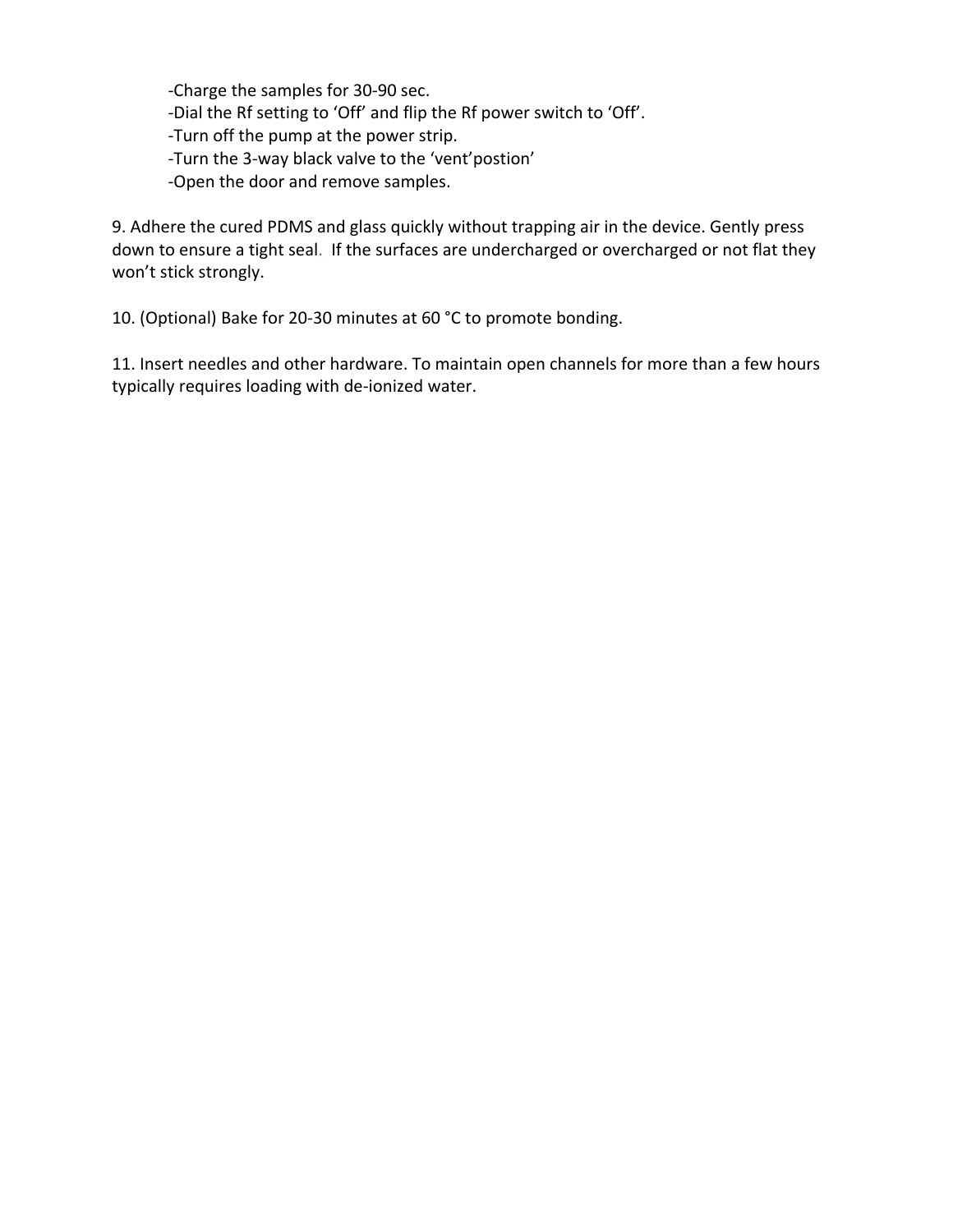### **Low‐temperature PDMS Vacuum Oven Instructions**

#### **DO NOT OPERATE OVEN HIGHER THAN 60 °C.**

Turn the oven on (power switch at the top of the panel). Dial to the approximate desired temperature. Equilibrate the oven for at least 45 minutes using the thermometer in the chamber as the true readout.

- 1. LOG ON TO THE PDMS CASTING STATION.
- 2. Level the oven shelves with glass slides.
- 3. Put the sample in the oven and close the door. Avoid touching the sides of the oven with plastic dishes since they will melt.

If you need to apply a vacuum, follow these steps.

- 4. Turn on the gray pump using the switch on the pump. Open the black valve on the tubing going into the oven.
- 5. Turn the 3-way valve on the front of the oven to "EVAC" to apply a vacuum to reach target vacuum (typically 15‐20 mmHg).
- **6.** Turn the 3‐way valve to "CLOSED" to hold the vacuum. Close the black valve on the tubing (perpendicular orientation to the tubing). **Turn off the pump.**
- 7. To vent the oven, turn the 3-way valve to "VENT" until the door is positively pressurized (rattles with the nitrogen vent). Turn the 3‐way valve to 'CLOSED'. Open the door.

Leave the oven at 60°C and NOT under a vacuum.

- A) Do not run the pump continuously. Prolonged evacuation of heated air could melt the tubing or damage the pump.
- B) Do not open the oven door when there is a vacuum. Vent the oven first.
- C) Do not operate the oven higher than 60 °C.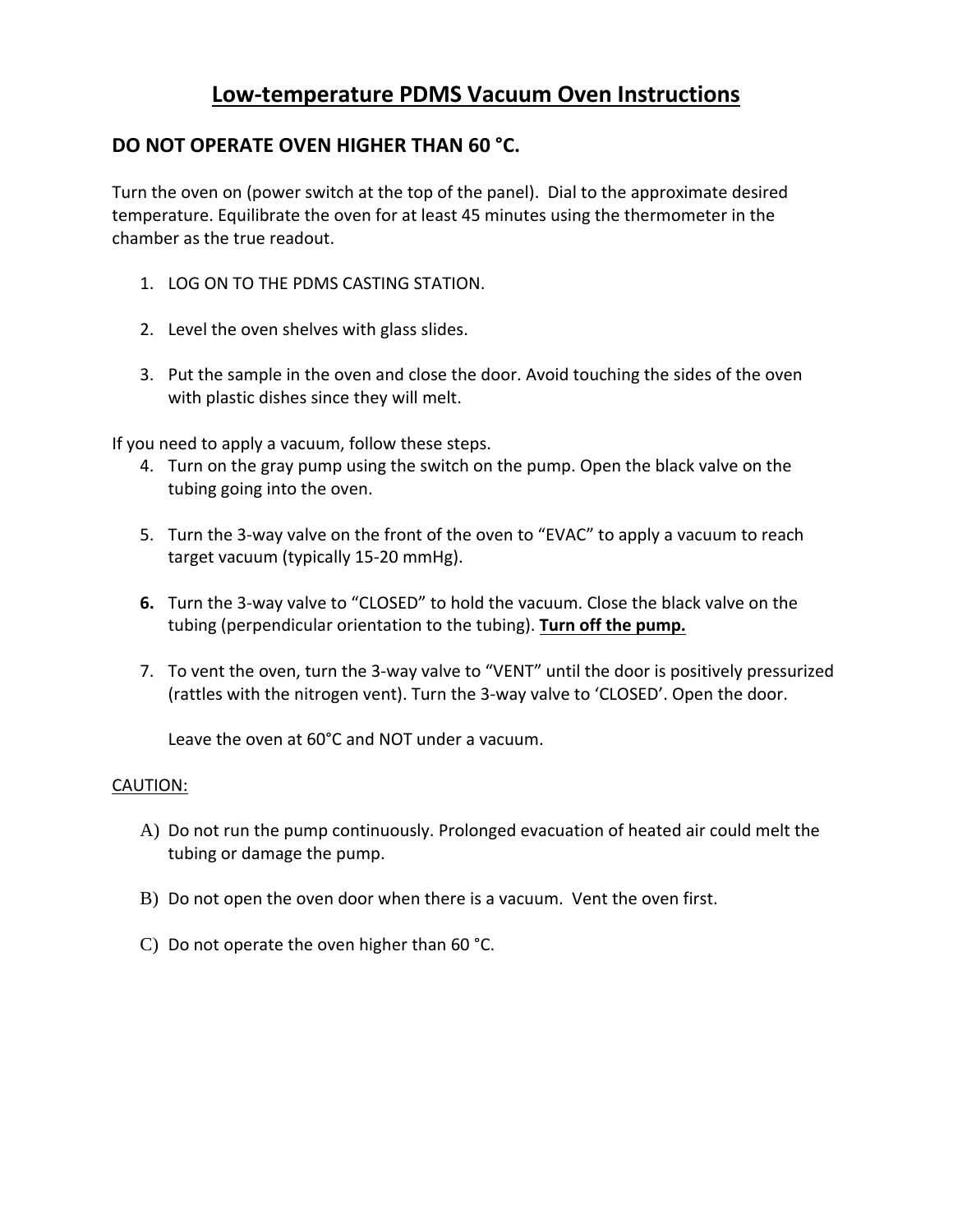### **Vacuum Bell Jar**

**This jar is for degassing PDMS. It is hooked up to the same pump that evacuates the vacuum** oven. So close the valve on the tubing going to the oven to avoid applying a vacuum to the **oven at the same time.**

1. LOG ON TO THE PDMS CASTING STATION.

2. Close the black valve on the tubing that leads to the vacuum oven (perpendicular to the tubing).

3. Turn the 3-way valve on the vacuum oven control panel to 'CLOSED'.

4. Place a beta wipe in the bottom of the jar, and put in the sample.

5. Close the lid and turn the red valve to apply a vacuum to the container. Turn on the gray vacuum pump.

6. Periodically vent the jar SLOWLY, by SLOWLY breaking the seal to the tubing. If the jar vents too quickly, the sample will fly around the chamber.

7. When finished, turn off the vacuum pump. SLWLY break the seal. Open the lid. Remove the sample. Throw away any beta wipes that have PDMS on them. Clean any spilled PDMS with the diluted dishwasher liquid (spray bottle).

- A) Do not simultaneously vent hot air from the vacuum oven. This could melt the tubing and damage the pump.
- B) Do not switch the pump on and off many times. It will fail. Switch the pump OFF when finished.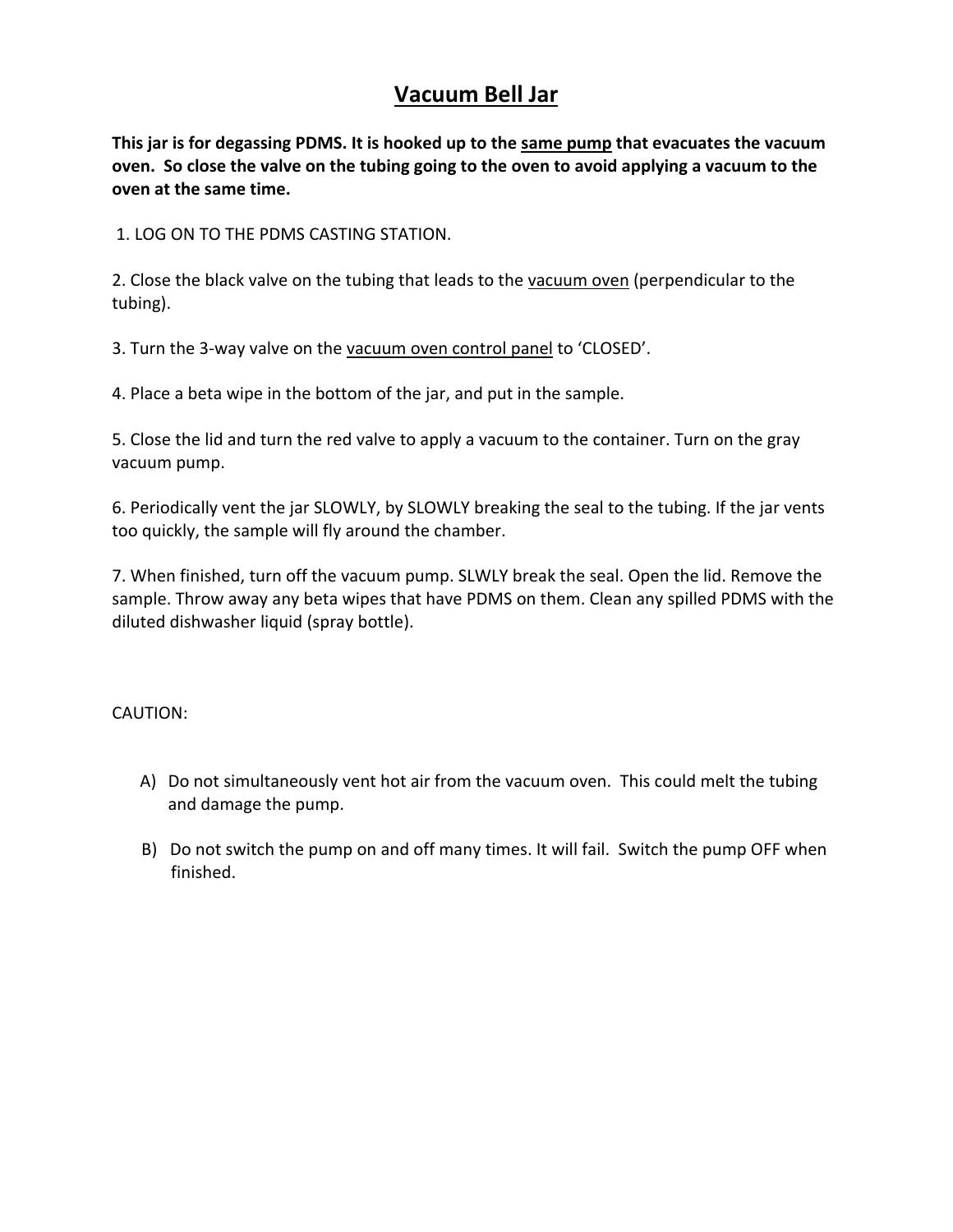### **Harrick Plasma Generator ‐ processing with room air**

- 1. LOG ON TO THE PDMS CASTING STATION.
- 2. Place samples with the surfaces to be treated facing up in a glass petri dish.
- 3. Ensure that the 3-way air valve is turned to the "closed" position (pointing to 6 o'clock) and the pin valve is closed.
- 4. Turn the vacuum pump on at the power strip. Hold the door shut for a few seconds. Evacuate the chamber for 45 seconds.
- 5. Turn the RF power switch ON. Dial the RF power to the high setting. A plasma should ignite within 20 seconds if the amount of residual air is sufficient.
- 6. Turn the 3‐way air valve to "room air" (pointing to 9 o'clock). Dial the needle valve (at the top of the 3‐way valve) just slightly open (as shown on the tool) to allow a small amount of air to enter. Adjust the needle valve slightly to tune the plasma intensity.
- 7. Charge for 30 90 seconds. More time may be counterproductive.
- 8. Turn the RF power switch OFF. Dial the RF power setting to OFF.
- 8. Turn the vacuum pump off at the power strip.

9. Turn the 3-way air valve to "vent" position (pointing to 3 o'clock). Once the pressure is equalized the door will open.

10. Remove your sample and adhere it to the substrate within 2 minutes.

- A) Vent the chamber as soon as you are finished.
- B) Do not open the door when the chamber is under vacuum.
- C) Under no circumstances should any user attempt any repairs or modifications of the tool. Please see the tool manager if you have any questions or desire any special processing not covered in the instructions.